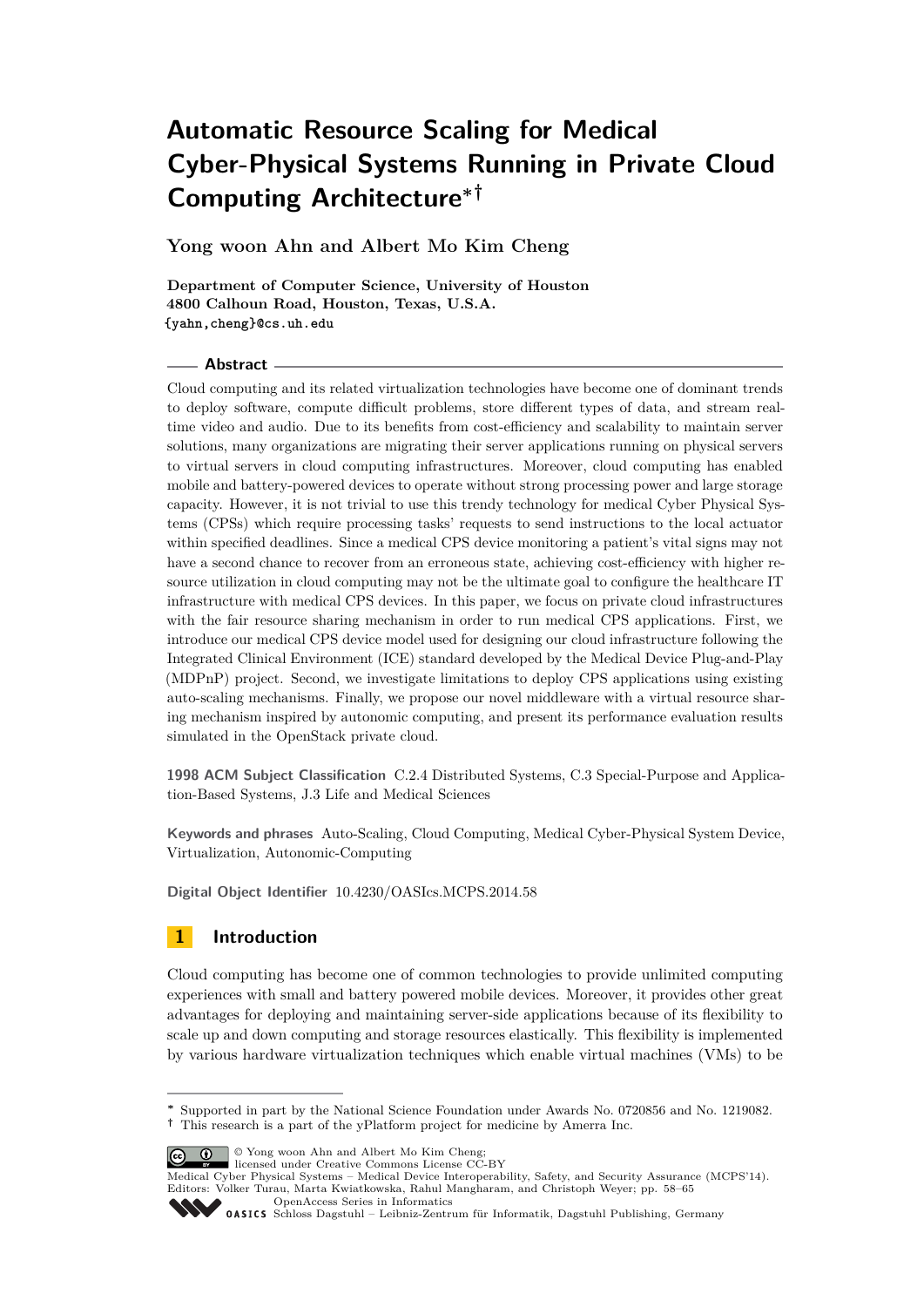

**Figure 1** A hybrid cloud for medical devices and applications.

**Figure 2** A hybrid cloud for medical CPS devices.

easily launched or terminated on demand to maintain the desirable Quality of Service (QoS) level for different types of common application. Like other IT areas, cloud computing is getting more attention from healthcare IT industries not only to reduce costs but also to improve patient care. By taking advantages from cloud computing, the healthcare cloud helps clinical environments remove their in-facility server rooms entirely by subscribing a public cloud Infrastructure as a Service (IaaS) or partially by deploying a private or hybrid IaaS [\[14\]](#page-7-1). Since medical records are generally very sensitive, and must be protected by highly secure physical facilities, multi-layered software or hardware network security systems, data encryption, and redundancy, operation of the in-facility server rooms can be more expensive and less secure to process and store medical data. More seriously, some medical imaging devices generate extremely massive data requiring huge data storages. To satisfy these requirements, a public IaaS could be a common solution because of its highly secure physical and virtual resources which also can be scaled up and down easily.

For non-real-time medical devices, public cloud computing solutions could be more suitable to provide healthcare IT systems by taking advantage of existing cloud computing solutions. However, these public and remote cloud solutions are too unpredictable to maintain the desirable QoS of medical CPSs because VM monitors used by their services basically do not know what type of medical application server is being loaded in a VM. Also, many uncertainties from transferring data over various networks would be serious issues in using public cloud solutions for medical CPSs. Although cloud computing service vendors provide Service Level Agreements (SLAs) covering cases where the user cannot access their subscribed computing and storage resources, they cannot guarantee that an application server responds to a source application within a specific task deadline. To overcome this limitation, a hybrid cloud architecture can be a solution. For non-real-time medical devices, we use VMs in a public cloud, and for medical CPS device, we use VMs in a private cloud locally located as shown in Figure 1. In this paper, we restrict a private cloud to operate as the in-facility server solution built with a stable network environment. No private cloud offered by public IaaS providers is considered as a private cloud in this paper. Each medical CPS device can transmit real-time tasks to this private cloud which can be specially configured to process real-time tasks with the highest priority. In this paper, we assume that each medical device can be interconnected via the ICE standard [\[4\]](#page-7-2) which is one of the MDPnP projects [\[10\]](#page-7-3) to support a cross-manufacturer medical device interoperability. Figure 2 shows data flows of CPS medical devices connected via ICE interfaces to deliver their real-time and life-critical tasks to ICE application servers running as a part of the ICE manager. The ICE supervisor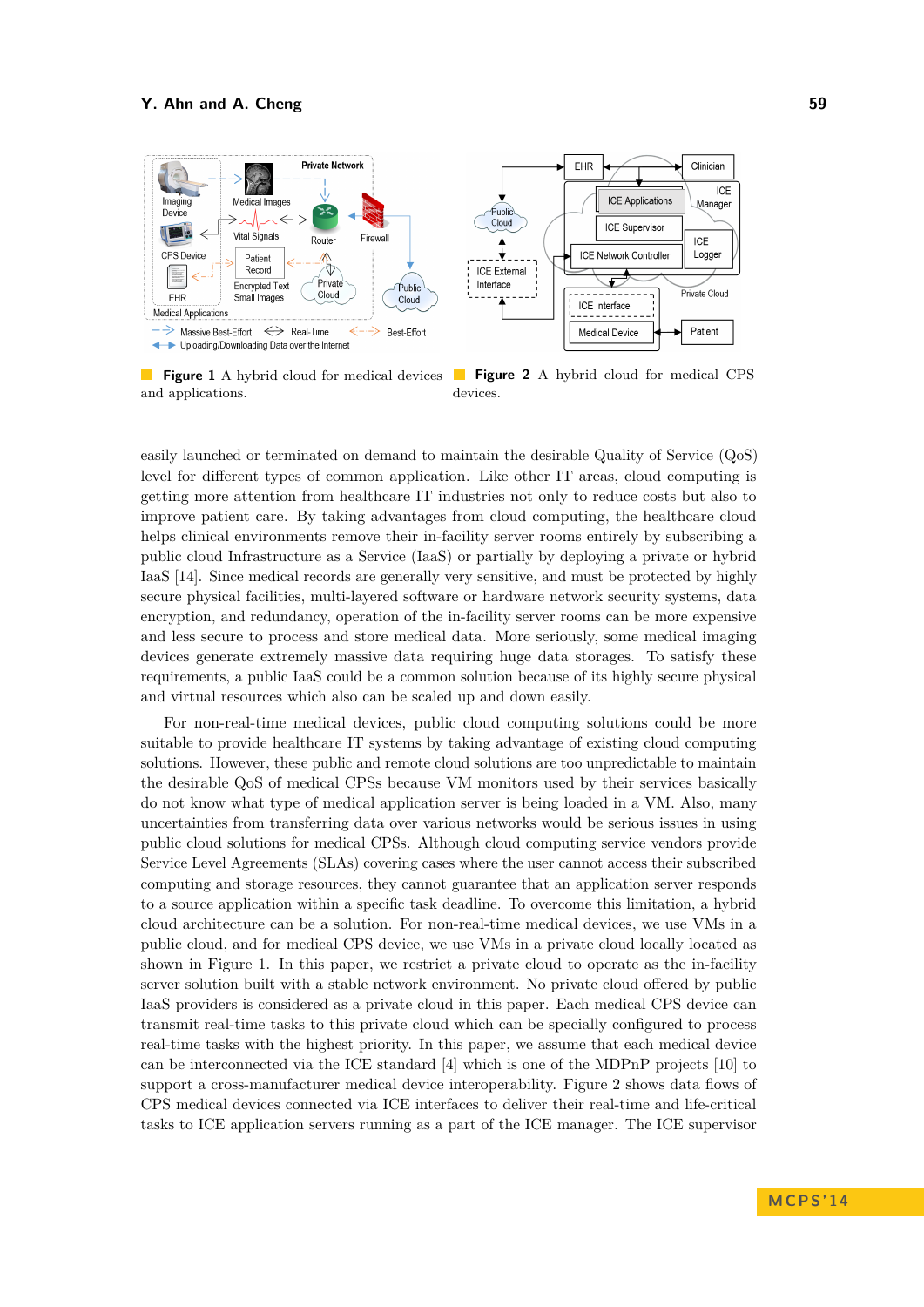## **60 Automatic Resource Scaling for Medical Cyber-Physical Systems**

is responsible for generating alarms to indicate that the required tasks cannot be processed with the current configurations of the ICE application servers. All ICE manager software and hardware components can be run in a private cloud, if these components can be emulated by virtualization technologies. If the medical device is a closed-loop CPS system, one or more ICE application servers are run as computing resources to process requests, and to respond action instructions to the source device. These ICE application servers also can provide user interfaces help clinicians check patient's states, and upload medical records to EHR systems as shown in Figure 2. Despite using a hybrid cloud solution, there are still possible issues to maintain the desirable QoS of medical CPS devices because most open sourced and commercialized private cloud solutions such as OpenStack [\[13\]](#page-7-4), Eucalypus [\[12\]](#page-7-5), and VMWare vCloud [\[16\]](#page-7-6) have very similar auto-scaling mechanisms to adjust virtualized computing resources dynamically. Although these existing auto-scaling mechanisms are primary technologies to achieve the main goal to operate VMs on demand, these mechanisms are commonly performed by checking system performance metrics which human system administrators select. These system metrics can include the monitoring values of Virtual CPU (VCPU), memory, storage I/O, and network bandwidth. Although these metrics can represent a health status of each VM, they cannot represent whether all tasks are processed within their deadlines specified by medical CPS devices [\[9\]](#page-7-7).

There are three major requirements to design and implement a private cloud for medical CPS devices using the ICE standard.

- **(a)** A group of ICE application servers should always be ready to process all incoming real-time tasks from multiple CPS devices, and respond action instructions to the source CPS devices within specified deadlines.
- **(b)** The private cloud must be designed to achieve a goal of higher physical and virtual resource utilization except any emergency case.
- **(c)** Computing resources must be automatically adjusted by an implemented mechanism when a new CPS device is discovered, or one of connected devices increases bigger tasks. These three requirements are essential, if we assume that the clinical environment adopts

an ICE standard. Since computing powers of ICE application servers are generally configured before initializing the entire system, it requires that all ICE application servers always run to satisfy the worst-case scenarios even for not discovered medical CPS devices. In other word, there would be no advantage of the higher resource utilization by using cloud technologies. Also, even if the clinical environment adopts a private cloud, supporting the MDPnP standard would be another consideration. In this paper, we design middleware running in a private cloud infrastructure to provide a novel auto-scaling mechanism to preserve the cost-efficiency. Our middleware is performed independently in each VM with an ICE application server without modifying the ICE standard. Moreover, in order to implement an automatic service which can be self-optimized, we adopt the autonomic computing concepts to design our middleware [\[5\]](#page-7-8).

The remainder of this paper is organized as follows. In Section 2, we introduce other researches working towards similar goals. Design and implementation of our solution are presented in Section 3 and 4. In Section 5, we evaluate our proposed middleware running in an OpenStack private cloud.

# **2 Related Work**

For common real-time applications, S. Liu et al. proposed an on-line scheduling algorithm of real-time services for cloud computing in [\[7\]](#page-7-9). Their algorithm modifies the traditional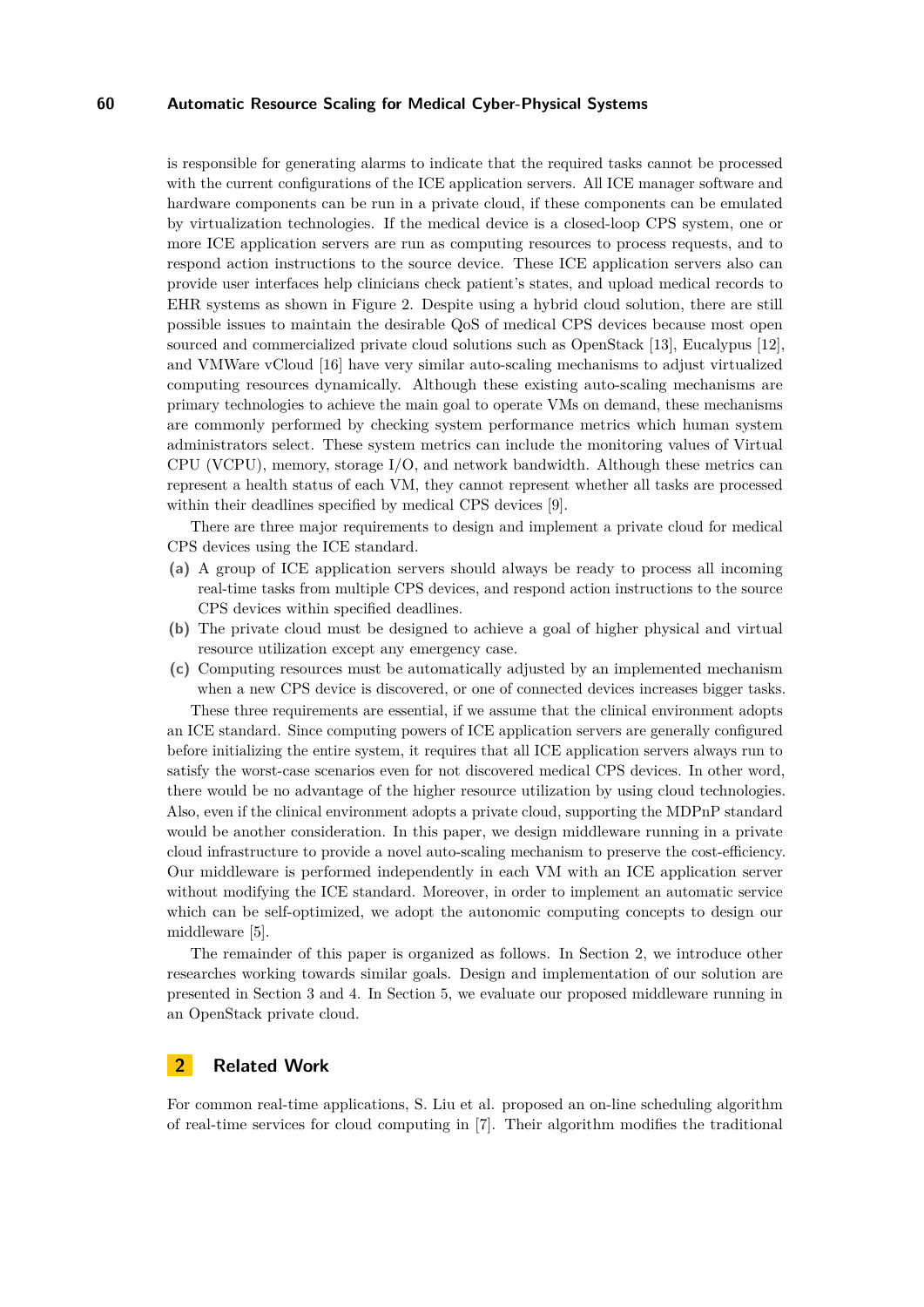utility accrual approach [\[3,](#page-7-10) [8\]](#page-7-11) to have two different time utility functions (TUFs) of profits and penalties on executing tasks. One important assumption the authors made is that the timeliness with relative task deadlines would be a more realistic principle for most real-time applications than the absolute deadline guarantee for hard-real-time systems due to the nature of diverse network communication methods causing many uncertainties. Although their assumption about the timeliness is reasonable, this research does not consider cases of medical CPS devices which might be discovered at any time.

As we stated in the previous section, the most feasible solution to operate medical CPS devices in the cloud can be the auto-scaling mechanism to scale up the number of VMs to process real-time tasks without missing their deadlines, and to scale down to provide the costefficient and energy-saving physical data center alternative. In [\[9\]](#page-7-7), M. Mao et al. proposed an auto-scaling mechanism considering task deadlines and budget constraints. Although their approach is based on deadline constraints to overcome downsides of the threshold-based stock auto-scaling mechanisms monitoring system metrics, a system administrator still has to adjust the configuration file manually whenever a new application needs to be connected. Also the authors did not consider cases with real-time medical applications which are possibly required to compress and transmit massive data to remote locations. To the best of our knowledge, our approach is the first attempt to adopt the autonomic computing concepts to operate the MDPnP environment.

# **3 System Design**

In order to deploy medical CPS devices connected to a private cloud infrastructure, we first show common procedures to process CPS tasks. We assume that all CPS medical devices follow ICE standards to send and receive messages to and from an ICE supervisor, and we also assume that healthcare environments use a private cloud to configure the ICE manager.

## **3.1 Medical CPS Device**

Figure 3 shows procedures to sample data from patient's body. In this paper, we focus on medical CPS devices which sample patient health condition data via various sensors, and compress them before transmitting to an ICE application server periodically. To interact between two different types of medical device, we use the device profile protocol introduced in [\[6\]](#page-7-12). This profile protocol is based on the ISO/IEEE 11073 Domain Information Model. In order to discover a new medical device, each device must send its profile protocol message to an ICE supervisor. This message includes device type, device health status, manufacture information, clock, device model, medical nomenclature, sampling period, eventtrigger function, network interface, network protocol version, and so on. As Figure 3 shows, compressed data,  $\Delta$ , would have a deadline,  $\delta$ , which must be processed by the server before arriving the next period job to operate actuators. We call this data to the destined ICE application server real-time tasks. Also, if the medical CPS device did not receive this action command before sending the next period of sampled data, its device health status would become the *"fail"* state.

# **3.2 Proposed Middleware between an ICE Supervisor and ICE applications**

In order to provide standard-compatible solutions for other existing ICE compliant systems, we do not change an ICE supervisor and any of its internal procedures. Our system must be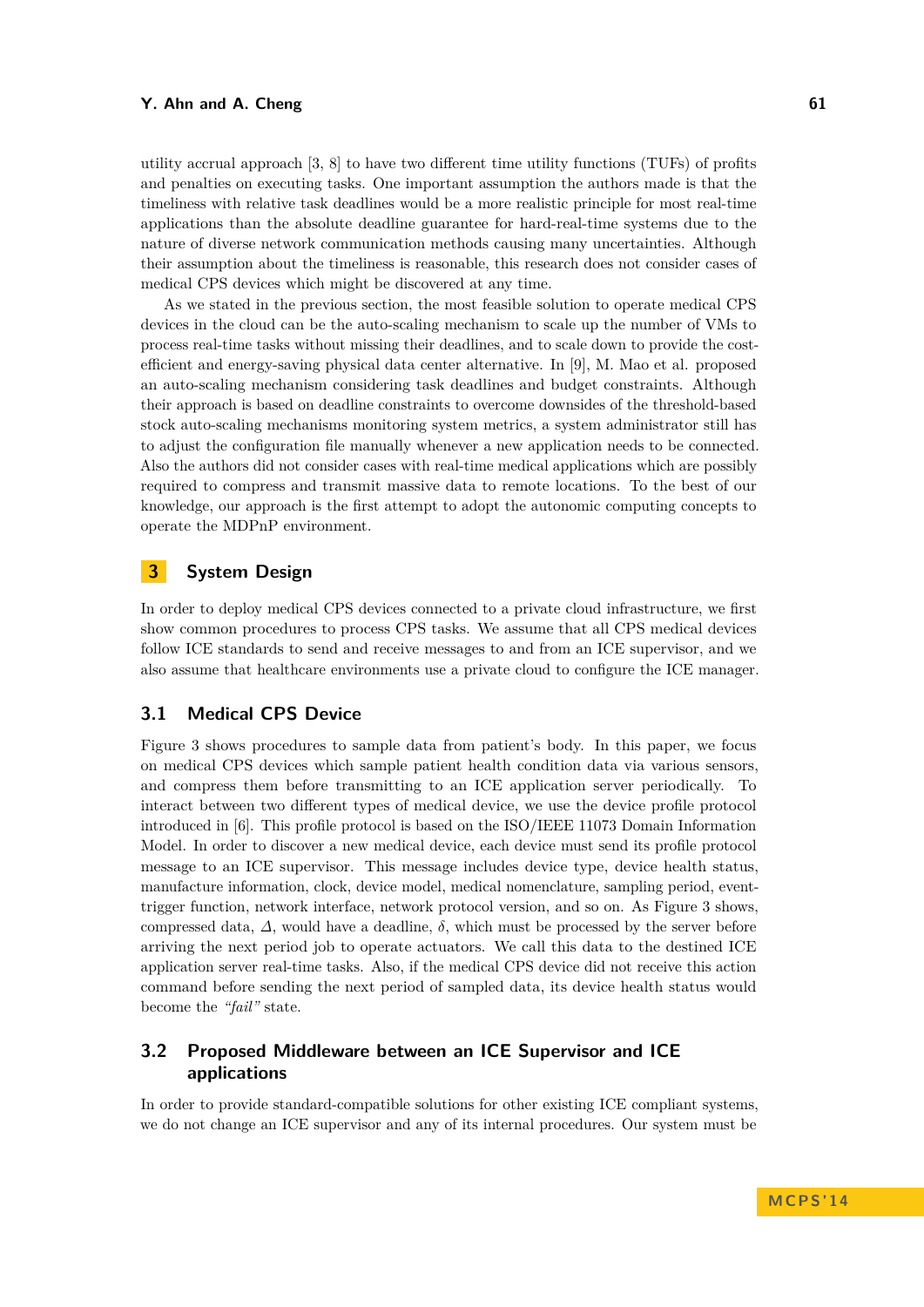|                                | υ,                             |                          | Time                        |
|--------------------------------|--------------------------------|--------------------------|-----------------------------|
| Digitized<br>Period 1<br>$C_0$ | Digitized<br>Period 2<br>$C_1$ | Digitized<br>Period 3    | Digitized<br>Period 4<br>C, |
| $\delta_0 = P_1$               | $\delta_1 = P_2$               | Δ2<br>$\delta_2$ = $P_3$ | $\delta_3 = P_4$            |
|                                |                                |                          |                             |

**Figure 3** An example of real-time tasks collected by one sensor: *P<sup>i</sup>* is the value of time starting  $i_{th}$  period,  $\Delta_i$  is the number of time slots of the  $i_{th}$  compressed period, and  $D_i$  is the delay to digitize sampled or input original data for ith period.



**Figure 4** A parent VM with an ICE application server which has two VMs installing child ICE application servers which are dealt as managed resources in the autonomic computing concept.

run independently from the existing ICE manager. The ICE supervisor is responsible only to check whether the application servers and network interfaces can handle requests from newly discovered medical devices. If it detects any resource shortage or inappropriate profiles from the device, the supervisor indicates an alarm [\[4\]](#page-7-2). Our goal is to protect a medical device from being rejected due to shortage of computing resources when using a private cloud. To design our middleware to manage VMs running ICE application servers, we use autonomic computing concepts to implement the self-management with four essential attributes such as self-configuration, self-healing, self-optimization, and self-protection [\[5\]](#page-7-8). After initializing the ICE manager, our middleware must accumulate knowledge from the previous history of processing data and responding action instructions to decide whether the ICE supervisor needs more resources or not.

In our middleware design, each VM is a node in a tree data structure shown in Figure 4. Each node also can become an autonomic manager as shown in Figure 5. Our autonomic manager has managed resources which can be other ICE application servers running in different VMs. Our middleware is running in each VM and checking the health state of its ICE application server usages by counting how many tasks missed their deadlines for the predefined duration. There are four steps to accumulate knowledge and adjust managed resources in our autonomic manager. In the monitoring step, our autonomic manager collects managed resource states from its child VMs by checking the number of missed deadlines. In the analyzing step, the autonomic manager calculates the number of VMs for the next iteration, and sends a request to the next step to make a new plan such as task assignments for ICE application servers in child VMs, if it would improve system's overall utilization. In the planning step, the new plan is setup to launch or terminate one or more VMs, if it is requested by the previous step. Finally, in the executing step, the autonomic manager would execute this plan by calling private cloud management functions such as jClouds [\[2\]](#page-7-13). From these four steps, the managed resource can be adjusted by our autonomic manager running as middleware without human interventions. Also, since each middleware runs in different VM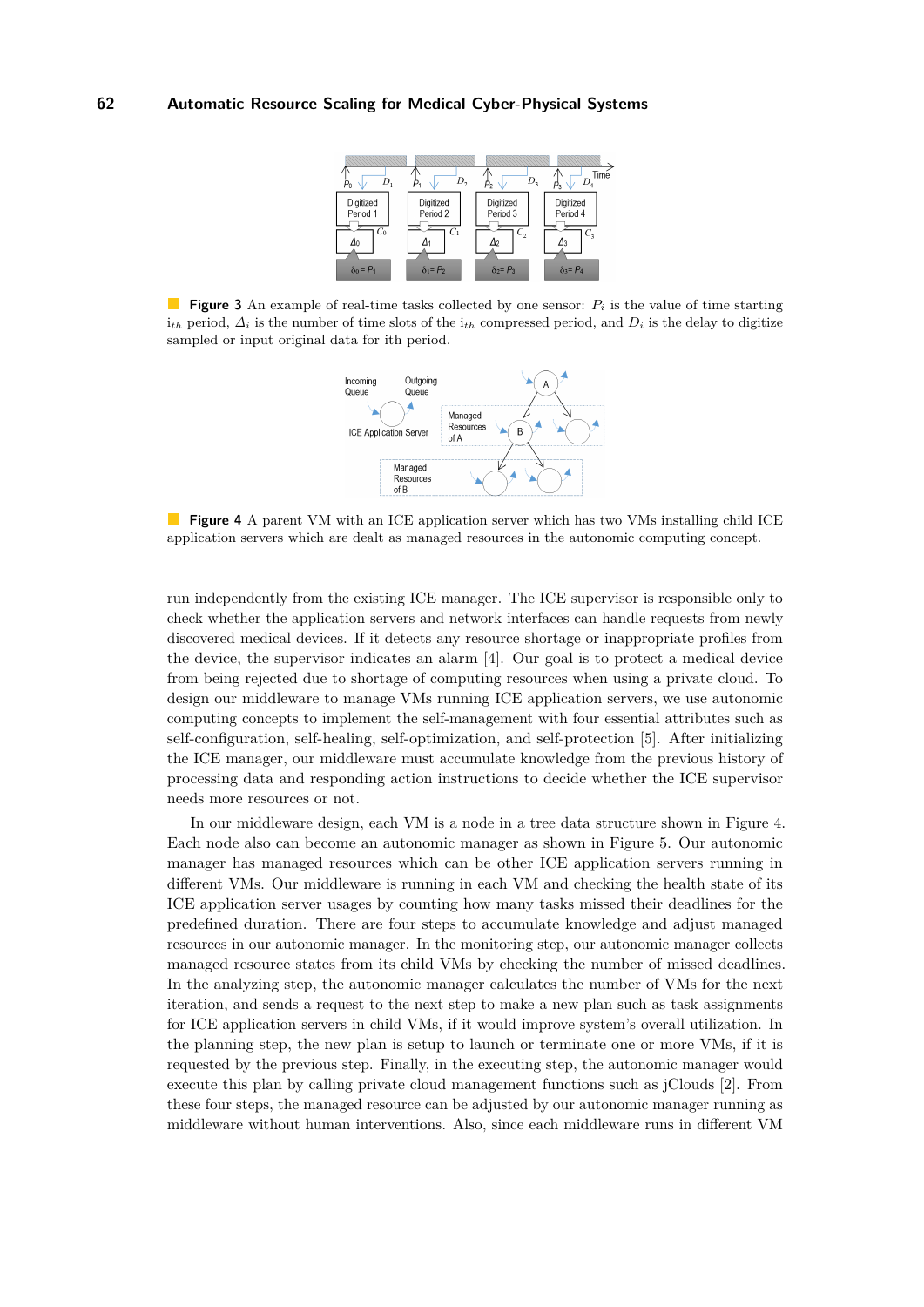

**Figure 5** A generic architecture for autonomic manager.



**Figure 6** Real-time tasks used for the simula-**Figure 7** The number of VMs processing data. tion.

independently, we can avoid any possible bottleneck when having one centralized coordinator to manage all VMs. To avoid any issue from having less knowledge at the beginning, the managed resources must be started with a sufficient number of VMs to process the worst case scenario, and gradually this number of VMs would decrease if no new medical device is discovered, or existing medical CPS devices stably transmit their real-time tasks periodically.

## **4 Implementation**

We are implementing our system design on the OpenStack cloud which is one of the most well-known open source cloud infrastructure. Currently, this OpenStack environment only is used for medical CPS devices, and other medical applications use Amazon EC2 [\[1\]](#page-7-14) public cloud. To implement our middleware approach, we wrote a medical CPS device simulator in Java. This simulator uses sampled ECG data from the MIT-BIH database [\[11\]](#page-7-15) as its input, and sends compressed data to the ICE application servers periodically, and must receive action commands before sending other data to control its virtual actuator. In order to launch and terminate VMs, we use jClouds to control VMs.

# **5 Performance Evaluation**

To evaluate our approach, we use the OpenStack Grizzly version running with Intel Xeon E3 Quad-Core CPU, 16 GB RAM, 500GB SAS HDD, two network interface cards, and Ubuntu server operating system. We use the Ubuntu 12.04 VM image [\[15\]](#page-7-16) to run ICE application server simulators, and each VM is launched with 512Mbyte RAM, one VCPU, and no local storage. We assume that the ICE supervisor knows all current states of ICE application servers, and works well to coordinate tasks for every connected medical CPS device. We setup each ICE application server processes 100Kbyte ECG data per one second in the incoming task queue. Figure 6 shows our total workload receiving from medical CPS device simulators. At the beginning, we only have one medical device, but it increases its data size slightly between 40 and 80 seconds. This scenario can represent unknown network errors or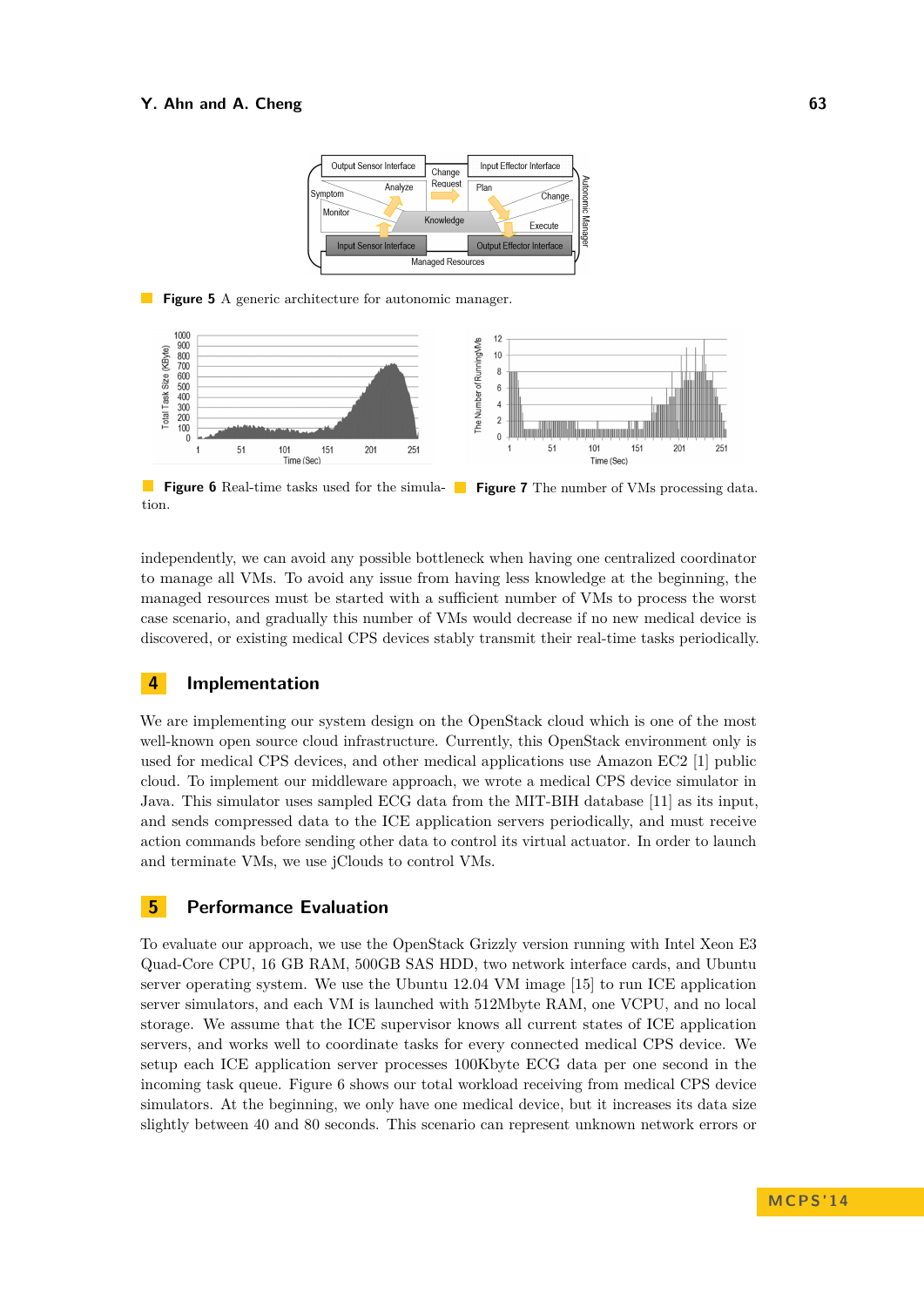

**Figure 8** The percentage of subtasks missing deadlines.

possible cases intentionally increasing sensor's resolution. New medical devices are started to be discovered from 150 seconds, and at 210 seconds, all eight medical devices start sending tasks to request instructions. Tiny spikes shown on the slope mimic minor network errors such as congestions. Figure 7 shows the number of VMs running ICE application servers. When initializing our system, the ICE manager starts with eight VMs to prepare the worst case scenario receiving tasks from all eight devices. In our simulation, all eight VMs are initially structured as a balanced tree, and four autonomic managers in VMs have child VMs as managed resources. Until ten seconds, each autonomic manager checks its manager resources whether they process data or not. If they are not used to process tasks for this amount of time, the autonomic manager plans to terminate its managed resources. After ten seconds, it terminates its managed resources to achieve the higher server utilization. After 150 seconds, new medical devices are getting discovered and send tasks. Since our autonomic managers work independently from the ICE supervisor, the total number of VMs could be more than eight from our simulation for a moment. However, we believe that this issue can be fixed by enabling communications between our autonomic managers to balance the tree quickly. We compared our autonomic manager with the threshold-based auto-scaling mechanism which monitors VCPU usages. If it detects over 80% of VCPU usages, it launches a new VM in our simulation. Figure 8 shows the percentage of tasks missing their deadlines. As we can see, if we run eight VMs all the time without considering resource utilization and cost-efficiency, no deadline would be missed. However we lose the higher resource utilization of using cloud technologies. As using the VCPU usage based auto-scaling mechanism, ICE application servers missed deadlines of 240 tasks of total 735 subtasks as average values. But, after applying our mechanism, it only missed 45 subtasks even without a separated physical server only to run VMs. Our middleware improves 81.25% of the system reliability. We can see some tasks missed deadlines during the second catastrophic overflow after 150 seconds because of delays to launch new VMs. To overcome this drawback, we are adding workload prediction algorithms to our system to launch new VMs less frequently.

## **6 Conclusion and Future Work**

Recently, cloud computing with virtualization technologies has become a big trend providing a new way to release software as a service and processing calculation-intensive tasks on remote VMs because it is very scalable, reliable, and cost-efficient with the on-demand computing model. Although most types of computing system and application can be migrated to cloud computing services, there are several serious issues when running medical CPS device applications. First, currently exiting cloud computing solutions with virtualization technologies do not have any special mechanism to support real-time and sensor-based